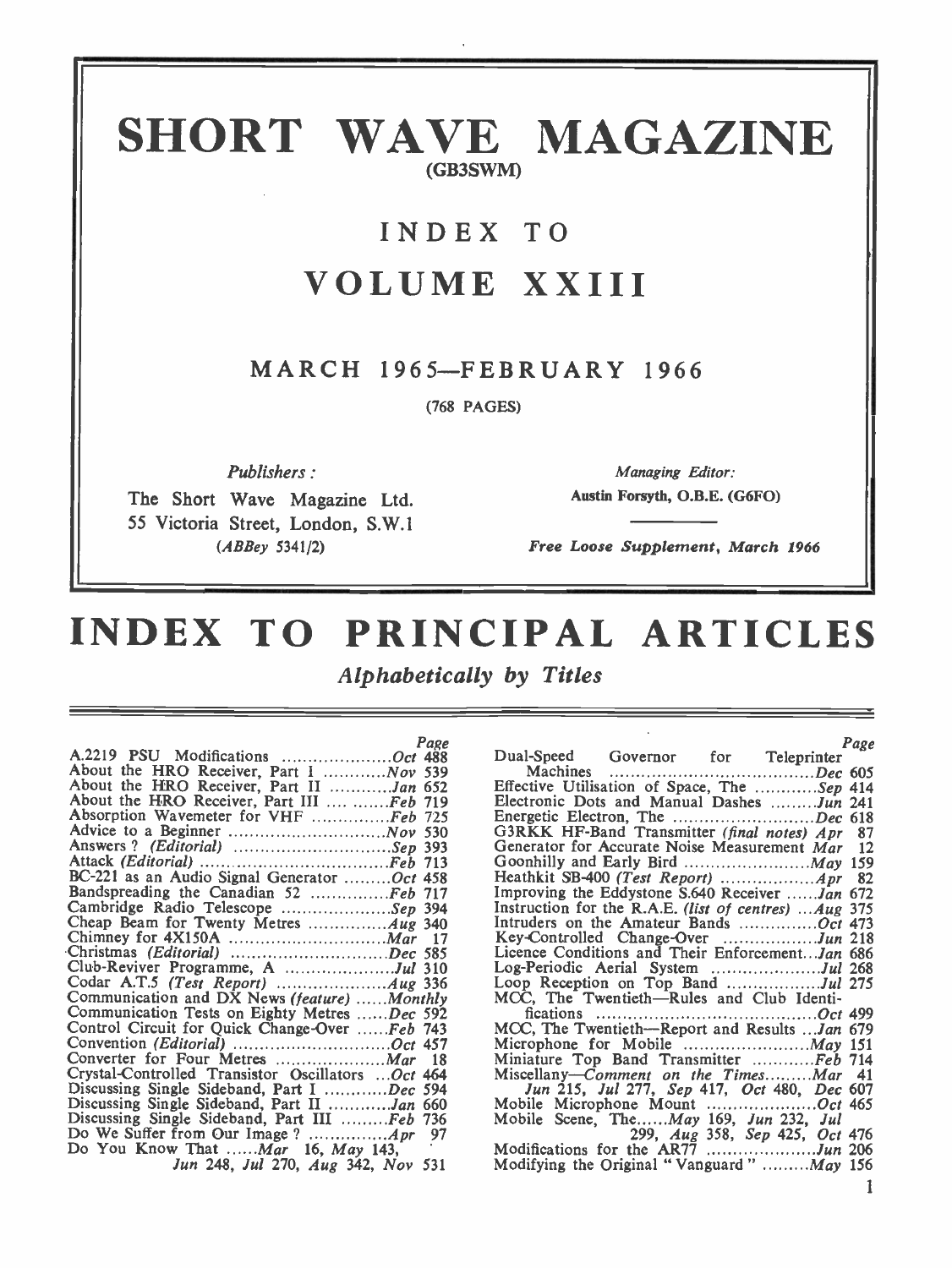#### INDEX TO PRINCIPAL ARTICLES, Alphabetically by Titles—continued

| Page<br>Modulated Calibration Oscillator  Apr 105  |                                                                         | Page |  |
|----------------------------------------------------|-------------------------------------------------------------------------|------|--|
| Modulated Frequency Marker Unit  May 140           |                                                                         |      |  |
| Month with the Clubs, The (feature) Monthly        |                                                                         |      |  |
| More Bandspread for the HE-30 Jun 217              | Single-Sideband Transmitter for 160 Metres Jul 285                      |      |  |
| Narrow-Band Frequency Modulation for a Two-        | Simplified Transistor Transmitter for the LF                            |      |  |
|                                                    |                                                                         |      |  |
|                                                    |                                                                         |      |  |
|                                                    | S-Meter Circuit for a Transistor Receiver Feb 751                       |      |  |
| Novel Q-Multiplier and Detector Circuit  Apr       |                                                                         |      |  |
| - 79                                               | S-Meter Modification for the HRO Receiver Sep 408                       |      |  |
|                                                    | Some Equipments Built from "Magazine"                                   |      |  |
| - 75                                               |                                                                         |      |  |
| Oscar III (results and comments)  Apr 109          | Some Notes on Receiver Design  Mar 40                                   |      |  |
|                                                    | Sphinx SSB Transmitter, Notes on Sep 399                                |      |  |
|                                                    | "SWL "-Listener Feature Bi-monthly<br>"The Amateur is Helpful " Oct 489 |      |  |
| Panoramic Monitor-Alarm Unit Dec 586               |                                                                         |      |  |
|                                                    | The Highest, The Longest and The Mostest Aug 349                        |      |  |
| Power Measurement on Amateur SSB Trans-            |                                                                         |      |  |
|                                                    | Tone Control Unit (for speech compressor) Jun 216                       |      |  |
|                                                    |                                                                         |      |  |
| - 31                                               | Transistor Converter for Two Metres Jun 204                             |      |  |
| Practical Application of Semiconductors, Part      | Transistor Converter for 40 Metres Jun 220                              |      |  |
|                                                    | Transistor Converter for 70 Centimetres <i>Apr</i> 76                   |      |  |
| Practical Application of Semiconductors, Part X,   | Transistor Transmitter for the LF Bands Mar 21                          |      |  |
|                                                    | Transistor Transmitter for Top Band                                     |      |  |
| Practical Application of Semiconductors, Part      |                                                                         |      |  |
| XI, T/P Motor Speed Control Jan 665                |                                                                         |      |  |
|                                                    | Tunable IF Amplifier (for VHF tuners) Feb 723                           |      |  |
| Printed Circuits for Amateur Equipment Apr<br>- 80 |                                                                         |      |  |
| Receiver Unit for AM/CW/SSB Using Semi-            |                                                                         |      |  |
| conductors                                         | Twenty-Element Crossed Yagi Array Apr 107                               |      |  |
|                                                    |                                                                         |      |  |
| Relay-Less Regulator for Car Alternators Jun 210   | Vexations (Editorial) Jun 203                                           |      |  |
| $RTTY$ Topics (feature) $Apr$ 90, Jun 212,         |                                                                         |      |  |
| Aug 345, Oct 469, Dec 601                          |                                                                         |      |  |
|                                                    |                                                                         |      |  |
|                                                    |                                                                         |      |  |
|                                                    |                                                                         |      |  |
|                                                    |                                                                         |      |  |

# PRINCIPAL ARTICLES-BY ISSUES MONTHLY

Certain Features which appear every month are not included

MARCH, 1965 Chimney for 4X150A Converter for Four Metres Do You Know That Generator for Accurate Noise Measurement<br>Miscellany Miscellany<br>Other Man's Station, The-G2XW Practical Application of Semiconductors, Part VIII, Oscillators (II) Receiver Unit for AM/CW/SSB Using Semi- conductors Simple Mast Clamp<br>Some Notes on Receiver Design " SWL "-Listener Feature Transistor Transmitter for the LF Bands Two -Band Aerial System for Restricted Space APRIL. 1965<br>Do We Suffer from Our Image? G3RKK HF-Band Transmitter - Some Final Notes

Heathkit SB-400-Test Report

APRIL, 1965 (continued)<br>Modulated Calibration Oscillator<br>Novel Q-Multiplier and Detector Circuit Novel Q-Multiplier and Detector Circuit<br>Oscar III—March 1965<br>Other Man's Station, The—G3SCW Passing the R.A.E.<br>Passing the R.A.E.<br>Printed Circuits for Amateur Equipment<br>RTTY Topics<br>Simple Noise Generator<br>Transistor Converter for 70 Centimetres Twenty -Element Crossed Yagi Array-For Space Communication MAY, 1965<br>Do You Know That<br>Goonhilly and Early Bird Goonhilly and Early Bird Microphone for Mobile Mobile Scene, The Modifying the Original "Vanguard"<br>Modulated Frequency Marker Unit<br>Narrow-Band Frequency Modulation for A Narrow-Band Frequency Modulation for A<br>Two-Metre Transmitter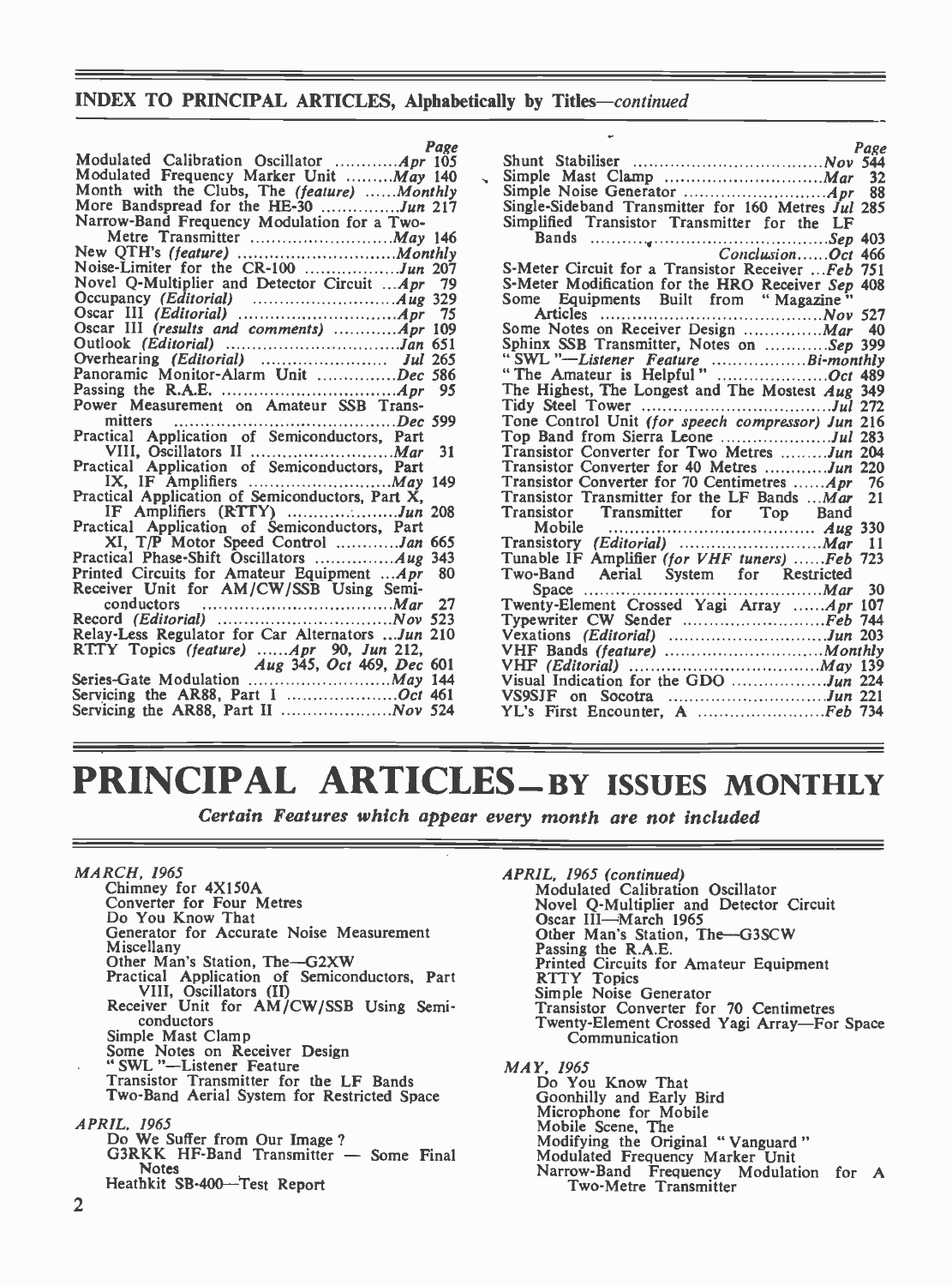### PRINCIPAL ARTICLES-By Issues Monthly-continued

MAY, 1965 (continued) Other Man's Station, The-EA4AO Practical Applications of Semiconductors, Part IX, IF Amplifiers Series -Gate Modulation TX, IF Amplifiers<br>Series-Gate Modulation<br>" SWL "-Listener Feature

#### JUNE, 1965

Do You Know That Electronic Dots and Manual Dashes Kiscellany-Comment on the Times<br>Mobile Scene, The<br>Modifications for The AR77 More Bandspread for HE-30<br>Noise-Limiter for the CR-100 Other Man's Station, The-G3TUV Practical Applications of Semiconductors, Part<br>
X. IF Amplifiers (RTTY)<br>
Relay-Less Regulator for Car Alternators<br>
RTTY Topics<br>
Transistor Converter for Two Metres<br>
Transistor Converter for 40 Metres Visual Indication for the GDO VS9SJF on Socotra

JULY, 1965

Club -Reviver Programme, A Do You Know That Four -Band Bi-Directional Array, A Long-Periodic Aerial Systems<br>
Loop Reception on Top Band<br>
Miscellany<br>
Mobile Scene, The<br>
Single-Sideband Transmitter for 160 Metres<br>
Specially on The Air<br>" SWL "-Listener feature<br>
Tidy Steel Tower Top Band from Sierra Leone

AUGUST, 1965<br>Cheap Beam for Twenty Metres Codar A.T.5, The-Test Report Do You Know That Instruction for The R.A.E. Mobile Scene, The<br>Other Man's Station, The-G8NY Practical Phase-Shift Oscillators<br>RTTY Topics Specially on The Air<br>The Highest. The Longest and The Mostest<br>Transistor Transmitter for Top Band Mobile

SEPTEMBER, 1965<br>Cambridge Radio Telescope Cambridge Radio Telescope<br>
Effective Utilisation of Space, The<br>
Miscellany<br>
Mobile Scene, The<br>
More Courses for the R.A.E.<br>
Other Man's Station, The—G3NLM S-Meter Modification for the HRO Receiver Simple Transistor Transmitter for the LF Bands<br>Sphinx SB Transmitter, Notes on The<br>"SWL"—Listener Feature

OCTOBER, 1965 A.2219 PSU Modifications BC -221 as an Audio Signal Generator Crystal -Controlled Transistor Oscillators Intruders on the Amateur Bands Mischalany Mobile Microphone Mount<br>
Mobile Scene, The<br>
Other Man's Station, The-G2ANB<br>
RTTY Topics Rules and Club Identifications, MCC<br>Servicing the AR88, Part I Servicing the AR88, Part I<br>Simplified Transistor Transmittei for the LF<br>Bands, Conclusion " The Amateur is Helpful " NOVEMBER, 1965<br>About the HRO Receiver, Part I Advice to a Beginner-Winning Letter<br>Do You Know That Other Man's Station, The-G3RJB<br>Servicing the AR88, Part II Servicing the AR88, Part II<br>Shunt Stabiliser Some Equipments Built  $-$  from "Magazine" articles " SWL "-Listener Feature DECEMBER, 1965 Communication Tests on Eighty Metres<br>Discussing Single Sideband, Part I<br>Dual-Speed Governor for Teleprinter Machines Energetic Electron, The<br>Jamboree-on-the-Air Report<br>Miscellany Other Man's Station. The-6Y5FH Panoramic Monitor -Alarm Unit Power Measurement on Amateur SSB Transmitters. G.P.O. Paper RTTY Topics JANUARY, 1966 About the HRO Receiver, Part II Discussing Single Sideband, Part II Improving the Eddystone S.640 Receiver Licence Conditions and Their Enforcement Practical Applications of Semiconductors,<br>Part XI, *Teleprinter Motor Speed Control*<br>"SWL "--Listener Feature "SWL""-Listener Feature<br>Twentieth MCC-Report and Results FEBRUARY, 1966 A YL's First Encounter<br>About the HRO Receiver, Part III<br>Absorption Wavemeter for VHF Rendspreading the Canadian 52<br>Control Circuit for Quick Change-Over<br>Discussing Singleband, Part III<br>Miniature Top Band Transmitter<br>Miscellany<br>Other Man's Station, The—G3MWV S-Meter Circuit for a Transistor Receiver Tunable IF Amplifier Typewriter CW Sender

N.B. All copies available at 3s. 6d. post free - or 42s. for the year of 12 issues, March to February. Binder for 12 copies, 14s. post free.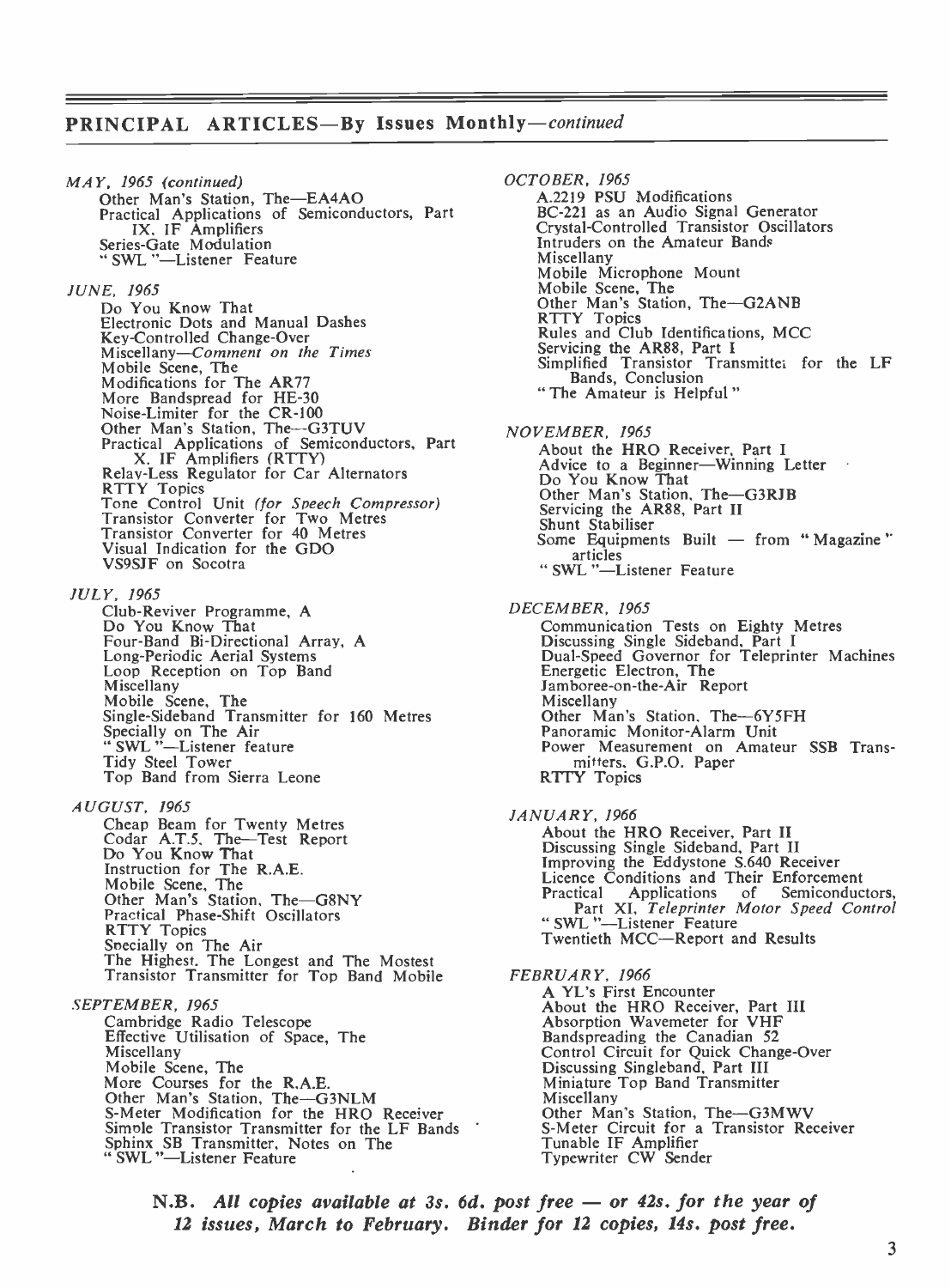# INDEX TO CONTRIBUTORS

| A<br>Page                                                                                                                                                       |                                |
|-----------------------------------------------------------------------------------------------------------------------------------------------------------------|--------------------------------|
| ADDIE, R. W., M.A. (G8LT)                                                                                                                                       | <b>FITCH</b>                   |
| Dual-Speed Governor for Teleprinter<br>Machines                                                                                                                 | In                             |
|                                                                                                                                                                 | <b>FORS</b><br>Ec              |
|                                                                                                                                                                 | С٤                             |
|                                                                                                                                                                 | St                             |
| B                                                                                                                                                               | G                              |
| BEALES, A. E.                                                                                                                                                   | GARL                           |
| Noise-Limiter for the CR-100 Jun 207                                                                                                                            | Lo                             |
| BOURKE, W.                                                                                                                                                      | Siı                            |
| A.2219 PSU Modification Oct 488<br>More Bandspread for the HE-30 Jun 217                                                                                        | L.<br><b>GOWE</b>              |
|                                                                                                                                                                 | A                              |
| BRENNAN, W. M. (G3CQE)<br>RTTY Topics  Apr 90, Jun 212, Aug 345,                                                                                                |                                |
| Oct 469, Dec 601                                                                                                                                                | н                              |
| BRETT-KNOWLES, R. A.<br>Relay-Less Regulator for Car Alter-                                                                                                     | <b>HARL</b>                    |
|                                                                                                                                                                 | N<br>Ci                        |
| nators<br>BUTTERWORTH, R. A., A.M.I.E.R.E. (G8BI)<br>Notes on the Sphinx SSB Transmitter Sep 399                                                                | <b>HARR</b>                    |
|                                                                                                                                                                 | Т١                             |
| С                                                                                                                                                               | <b>HAYE</b>                    |
| CARPENTER, A. S., A.M.I.P.R.E. (G3TYJ/G8ABG)<br>Modulated Frequency Marker Unit May 140<br>Receiver Unit for AM/CW/SSB using<br>Semiconductors<br>Communication | M<br>HILL,                     |
|                                                                                                                                                                 | м                              |
|                                                                                                                                                                 | HILLS                          |
| CLARKE, C. P. (E15AN)                                                                                                                                           | O:<br>HOLT                     |
| Key-Controlled Change-over Jun 218                                                                                                                              | N                              |
| COX. J. M. (G8AFL)                                                                                                                                              | a                              |
| Generator for Accurate Noise Measure-                                                                                                                           | <b>HOWI</b>                    |
|                                                                                                                                                                 | $\mathbf{C}$<br>P <sub>I</sub> |
| D                                                                                                                                                               | Sε                             |
| DAVIS, M. I., B.SC.                                                                                                                                             | Sŀ                             |
| The Practical Applications of Semi-<br>Conductors                                                                                                               | Тı<br>Tı                       |
| Part VIII, Oscillators (II) <i>Mar</i> 31                                                                                                                       | <b>HULE</b>                    |
|                                                                                                                                                                 | Tı                             |
|                                                                                                                                                                 | ł.<br>M                        |
| Part XI, T/P Motor Speed Control. Jan 665<br>DEAMER, C. E., Grad.I.E.R.E. (G3NDC)                                                                               | J                              |
| Printed Circuits for Amateur Equip-                                                                                                                             | <b>JANE</b>                    |
| 80<br>ment<br>$\overline{A}$ pr<br>DEVON, A. J.                                                                                                                 | Sc                             |
|                                                                                                                                                                 | K                              |
| DODD, P. G. (9L1HX)                                                                                                                                             | <b>KIRK</b>                    |
| Top Band form Sierra Leone Jul 283                                                                                                                              | D                              |
| E                                                                                                                                                               | L                              |
| ESSERY, E. P. (G3KFE)                                                                                                                                           | <b>LEEM</b>                    |
| About the HRO Receiver, Part I  Nov 539                                                                                                                         | Serv                           |
| Part II <i>Jan</i> 652                                                                                                                                          |                                |
| Part III Feb 719<br>Effective Utilisation of Space, The Sep 414                                                                                                 | M                              |
|                                                                                                                                                                 | <b>MEA</b>                     |
| Single - Sideband Transmitter for<br>160                                                                                                                        | M                              |
| Metres                                                                                                                                                          | $\sim$ MOOl                    |
| F                                                                                                                                                               | T<br>${\bf B}$                 |
| FARRANCE, G. V. (G3KPT)                                                                                                                                         | <b>MOR</b>                     |
| Control Circuit for Quick Change-Over. Feb 743                                                                                                                  | $\cdot$ T                      |
| FARRAR, J. (VS9SJF)                                                                                                                                             | N                              |
| VS9SJF on Socotra<br><i>Jun</i> 221<br>FARRAR, W., B.SC. (G3ESP)                                                                                                | NESS.                          |
|                                                                                                                                                                 | Y                              |
| Bandspreading the Canadian 52  Feb 717<br>Energetic Electron, The Dec 618                                                                                       | G                              |
|                                                                                                                                                                 | NOR!                           |

|                                                                                                                                                                                                                                           | Page |
|-------------------------------------------------------------------------------------------------------------------------------------------------------------------------------------------------------------------------------------------|------|
| FITCH, N. A. S. (G3FPK)<br>Intruders on the Amateur Bands Oct 473<br>FORSYTH, A. J. E., O.B.E. (G6FO/G3SWM)<br>Editor. Editorials; unsigned Articles;<br>Captions and all Paragraph Items. Research,<br>Styling, Layout and Presentation. |      |
|                                                                                                                                                                                                                                           |      |
| G<br>GARDINER, E. L. (G6GR)<br>Loop Reception on Top Band Jul 275<br>A YL's First Encounter Feb 734                                                                                                                                       |      |
|                                                                                                                                                                                                                                           |      |
| н<br>HARLOW, C. W.<br>Novel Q - Multiplier and Detector<br>Typewriter CW Sender Feb 744                                                                                                                                                   |      |
|                                                                                                                                                                                                                                           |      |
| HAYES, B. (G3JBU)<br>Miniature Top Band TransmitterFeb 714<br>HILL, R. (G2ATD)                                                                                                                                                            |      |
| Modulated Calibration Oscillator <i>Apr</i> 105<br>HILLS, R. C. (G3HRH)                                                                                                                                                                   |      |
|                                                                                                                                                                                                                                           |      |
| Narrow-Band Frequency Modulation for<br>A Two-Metre Transmitter May 146<br>HOWLETT, B. J. P. (G3JAM)<br>Converter for Four Metres                                                                                                         |      |
|                                                                                                                                                                                                                                           |      |
|                                                                                                                                                                                                                                           |      |
|                                                                                                                                                                                                                                           |      |
| Series-Gate Modulation  May 144                                                                                                                                                                                                           |      |
| Shunt Stabiliser<br>Transistor Converter for Two MetresJun 204                                                                                                                                                                            |      |
| Transistor Converter for 70 Centimetres Apr 76<br>HULBERT, R. J. (G3SRY)                                                                                                                                                                  |      |
|                                                                                                                                                                                                                                           |      |
| J                                                                                                                                                                                                                                         |      |
| JANES, S. E. (G2FWA)<br>Some Notes on Receiver Design Mar 40                                                                                                                                                                              |      |
| K                                                                                                                                                                                                                                         |      |
| KIRK, H. N. $(G3JDK)$<br>Do We Suffer from Our Image? <i>Apr</i> 97                                                                                                                                                                       |      |
| L                                                                                                                                                                                                                                         |      |
| LEEMING, H. (G3LLL)                                                                                                                                                                                                                       |      |
|                                                                                                                                                                                                                                           |      |
| м<br>MEACHEN, E. E. (G3SFV)<br>Mobile Microphone Mount Oct 465                                                                                                                                                                            |      |
| $\angle$ MOORE, R. V., B.sc. (G3LWB)<br>Transistor Transmitter for the LF                                                                                                                                                                 |      |
| <b>Bands</b>                                                                                                                                                                                                                              |      |
| MORGAN, D. (G3SM)<br>Tidy Steel Tower Jul 272                                                                                                                                                                                             |      |
| N                                                                                                                                                                                                                                         |      |
| NESS, Rev. F. (GD3ESV)<br>Your BC-221 as an Audio<br>Signal                                                                                                                                                                               |      |
|                                                                                                                                                                                                                                           |      |
|                                                                                                                                                                                                                                           |      |

 $\overline{1}$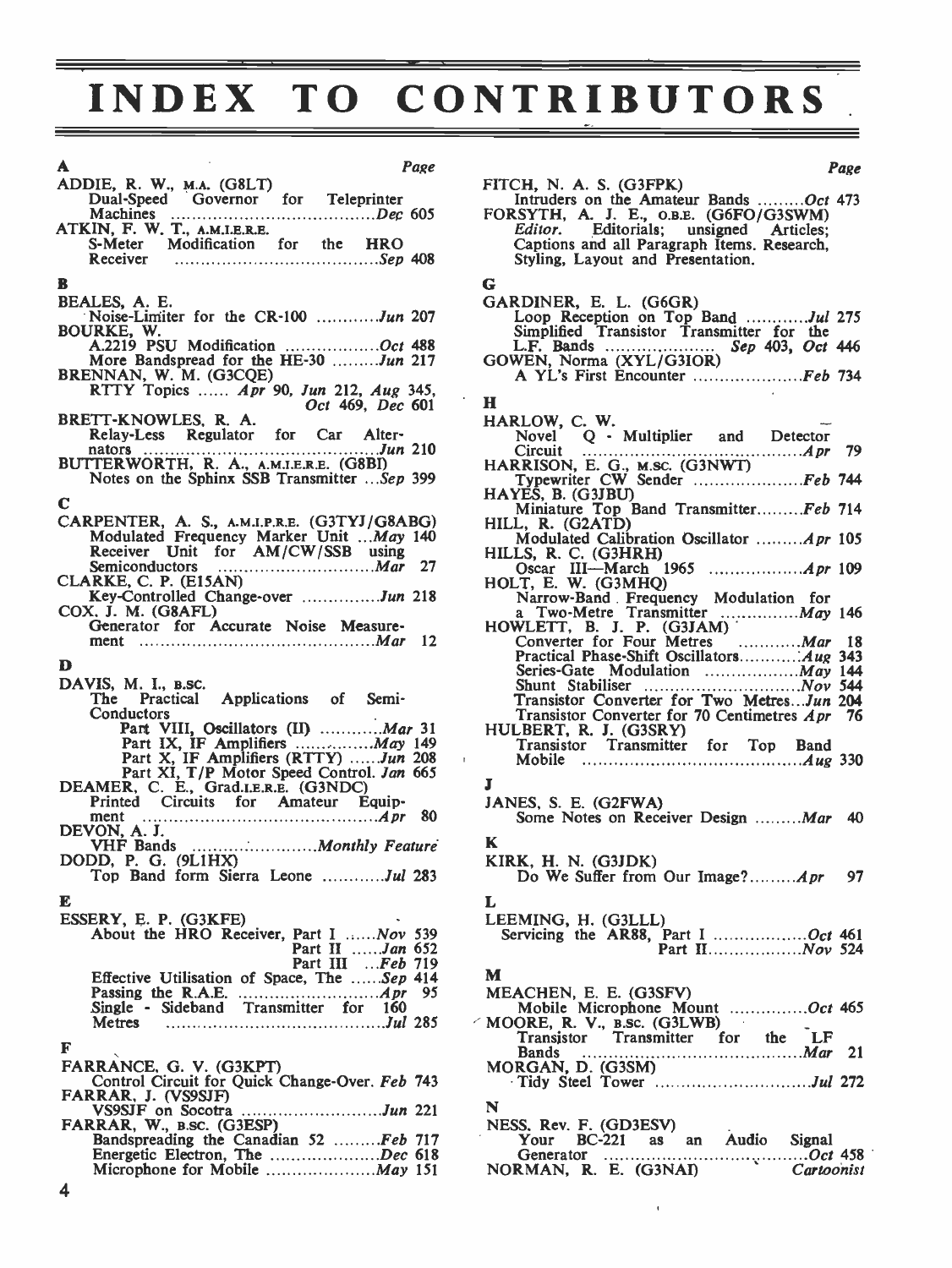#### INDEX TO CONTRIBUTORS-continued

| P<br>Page                                                                  | Т<br>Page                                                     |
|----------------------------------------------------------------------------|---------------------------------------------------------------|
| PARKER, A. H. (G3KH)                                                       | THOMAS, L. H. (G6QB)                                          |
|                                                                            | Communication and DX News                                     |
|                                                                            |                                                               |
|                                                                            | (feature) Monthly<br>Miscellany Miscellany Creasional Feature |
| R                                                                          | Month with The Clubs, The                                     |
| $RAY$ , R. C. $(G2TA)$                                                     |                                                               |
|                                                                            | "SWL"-Listener Feature Bi-Monthly                             |
| RAYER, F. G. Assoc.I.E.R.E. (G3OGR)                                        | The Highest, The Longest and The                              |
| Communication Tests on Eighty Metres Dec 592                               |                                                               |
| Improving the Eddystone S.640 Receiver Jan 672                             | TUKE, J. B. (GM3BST)                                          |
| READ, N. E. (G6US)                                                         | Panoramic Monitor-Alarm Unit Dec 586                          |
|                                                                            | TUNGATE, A. R. Draughtsman                                    |
|                                                                            | U                                                             |
| S                                                                          | UNSTEAD, F. W. (5Z4GF)                                        |
|                                                                            | A Four-Band Bi-Directional ArrayJul 266                       |
| SHARPE, C. (G2HIF)                                                         |                                                               |
| Crystal-Controlled Transistor Oscillators Oct 464                          | W                                                             |
| SHEPHERD, A. J. (G3RKK)                                                    | WATLING, B. A. (G3RNL)                                        |
| The G3RKK HF-Band Transmitter (some                                        | Discussing Single Sideband Part 1 Dec 594,                    |
|                                                                            | Part II Jan 660, Part III Feb 736                             |
| SMITH, W.                                                                  |                                                               |
| S-Meter Circuit for a Transistor                                           | WEST, I. G. (G3SZC)                                           |
| STURT, W. M.                                                               | Cheap Beam for Twenty Metres Aug 340                          |
|                                                                            | Modifications for the AR77Jun 206                             |
| Tunable IF Amplifier (for VHF tuner) Feb 723<br>SUTHERLAND, W. T. (GM3JWS) | Modifying the Original "Vanguard" $May$ 156                   |
|                                                                            | WILKINSON, S. (G3ZO)                                          |
| Absorption Wavemeter for VHFFeb 725<br>SWINNERTON, G. A. (G6AS)            | "The Amateur is Helpful"Oct 489                               |
|                                                                            | WILSON, J. (5N2AAC)                                           |
| Two-Band Aerial System for Restricted                                      | Transistor Convertor for 40 MetresJun 220                     |
|                                                                            | WORTHINGTON I (G3COI) Carteonist                              |

| Miscellany Occasional Feature                                                   |
|---------------------------------------------------------------------------------|
| Month with The Clubs, The                                                       |
|                                                                                 |
| "SWL"-Listener Feature Bi-Monthly                                               |
| The Highest, The Longest and The                                                |
| Mostest                                                                         |
| TUKE, J. B. (GM3BST)                                                            |
| Panoramic Monitor-Alarm Unit Dec 586                                            |
| TUNGATE, A. R. Draughtsman                                                      |
| U                                                                               |
| UNSTEAD, F. W. (5Z4GF)                                                          |
| A Four-Band Bi-Directional ArrayJul 266                                         |
|                                                                                 |
| W                                                                               |
| WATLING, B. A. (G3RNL)                                                          |
| Discussing Single Sideband Part 1 Dec 594,                                      |
| Part II Jan 660, Part III Feb 736                                               |
|                                                                                 |
| WEST, I. G. (G3SZC)                                                             |
| Cheap Beam for Twenty MetresAug 340                                             |
| Modifications for the AR77Jun 206                                               |
| Modifying the Original "Vanguard"May 156                                        |
| WILKINSON, S. (G3ZO)                                                            |
| WILSON, J. (5N2AAC)                                                             |
|                                                                                 |
| Transistor Convertor for 40 MetresJun 220<br>WORTHINGTON, J. (G3COI) Cartoonist |
|                                                                                 |

# GENERAL CROSS-REFERENCE INDEX

Page

| ---------                                                                                                                          |                                  |
|------------------------------------------------------------------------------------------------------------------------------------|----------------------------------|
| Aerial resonance indicator (D-Y-K-T) Nov 532<br>Aerial tuning unit for 160m. TTx  Mar 22<br>Altering mobile aerial resonance point | (L)<br>Simple<br>Simple<br>Tempo |
|                                                                                                                                    | Tidy 9                           |
| Beam rotator device, gram. motor (D-Y-K-T) Jun 249                                                                                 | Trough                           |
| Cambridge Radio Telescope Sep 394                                                                                                  |                                  |
| Cheap Beam for Twenty Metres  Aug 340                                                                                              | Twenty                           |
| "Cheap Beam for Twenty Metres" (amend-                                                                                             | Two-B                            |
|                                                                                                                                    | Sr                               |
| Communication Tests on Eighty Metres (aerial                                                                                       | Weath                            |
|                                                                                                                                    |                                  |
| Cubical Quad array (picture) Dec 609                                                                                               | <b>AME</b>                       |
|                                                                                                                                    |                                  |
| Determining polar diagrams $(D-Y-K-T)$ Jul 271                                                                                     | Cheap                            |
| Dish for 70 centimetres (picture) Sep 429                                                                                          | Correc                           |
| Elaborate aerial array for DX/TV (picture) Feb 677                                                                                 | Genera                           |
| Ferrite-rod aerial pick-up (circuit) Jul 275                                                                                       | $(\Lambda)$                      |
| Fifteen-foot dish for VHF (picture) Nov 557                                                                                        |                                  |
| Four-Band Bi-Directional Array Jul 267                                                                                             | DX A                             |
| Goonhilly Aerial Installation  May 159                                                                                             |                                  |
| Light-weight invisible aerial $(D-Y-K-T)$ Nov 531                                                                                  | (HF B                            |
| Log Periodic Aerial System Jul 268                                                                                                 | B.A.R.                           |
| Loop Reception on Top Band Jul 275                                                                                                 | Comm                             |
|                                                                                                                                    |                                  |
| Low-loss aerial spark discharger (D-Y-K-T) May 143                                                                                 | $DX$ m                           |
| Matching end-fed aerials $(S.640 Rx)$ <i>Jan</i> 673                                                                               | Intrude                          |

AERIALS, AERIAL SYSTEMS and

SUPPORTS

|                                                                                              | Page · |
|----------------------------------------------------------------------------------------------|--------|
| Planning permission for aerial masts (note) Jun 243                                          |        |
| Re-fitting broken aerials, mast height                                                       |        |
|                                                                                              |        |
| Simple ATU for end-on wires Sep 415                                                          |        |
|                                                                                              |        |
| Temporary aerial device $(D-Y-K-T)$ Aug 343                                                  |        |
|                                                                                              |        |
| Trough for SWR meters $(D-Y-K-T)$ $May$ 143                                                  |        |
| Twenty-Element Crossed Yagi Array Apr 107                                                    |        |
| Two-Band Aerial System for Restricted                                                        |        |
| Space $\ldots \ldots \ldots \ldots \ldots \ldots \ldots \ldots \ldots \ldots \ldots M$ ar 30 |        |
| Weather-proof aerial fittings $(D-Y-K-T)$ Nov 532                                            |        |
|                                                                                              |        |

### AMENDMENTS and CORRECTIONS

| Cheap Beam for Twenty Metres (August)  Nov 529 |  |
|------------------------------------------------|--|
| Correction Note, G2ANB (October) Nov 538       |  |
| Generator for Accurate Noise Measurement       |  |
|                                                |  |

#### DX ACTIVITY and WORKING

#### (HF Bands only)

B.A.R.T.G. (RTTY) 1965 Contest Results ...Jun 212<br>Communication and DX News ...............*Monthly*<br>DX mobile working *(experiences, G3LCZ*) ...*Feb* 729 Intruders in the Amateur Bands ................ $Oct$  473

AU Back Number Copies available at 3s. 6d. each, post-free. Binder 14s.

5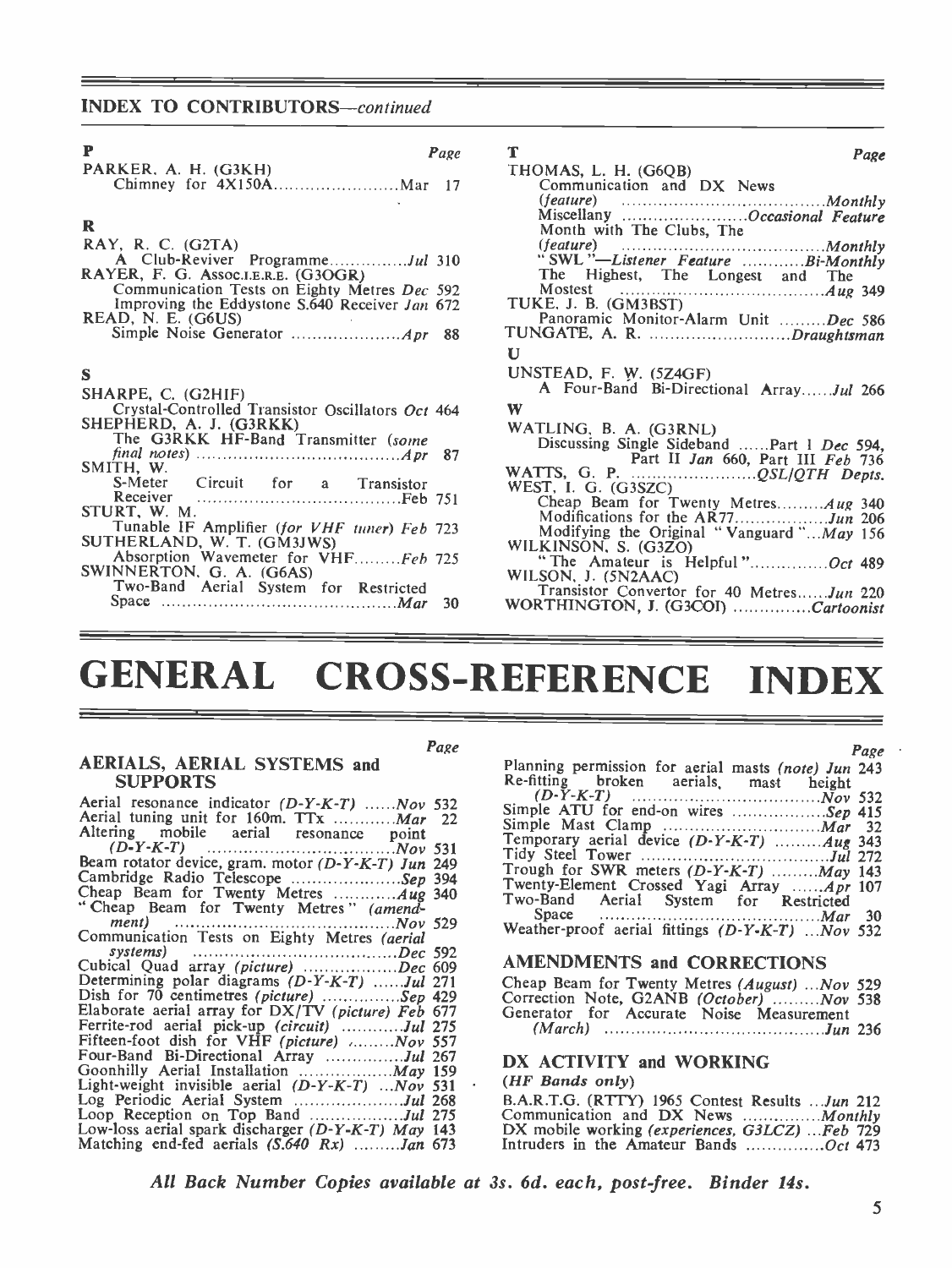| DX ACTIVITY AND WORKING (HF Bands only)-cont.                        |  |
|----------------------------------------------------------------------|--|
| Jamboree-on-the-Air (report) Dec 616                                 |  |
| Lundy Island expedition, GB3LPC (pictures) Jan 691                   |  |
| Magazine Club Contest (rules)  Oct 489                               |  |
| Magazine Club Contest (results) Jan 679<br>New "DX Zone Map" Nov 538 |  |
|                                                                      |  |
|                                                                      |  |
| Scout DX/QSO Party for 1966 Feb 735                                  |  |
| Scout International Event (8th annual) Oct 472                       |  |
| Swedish DX Bulletin (schedule) Oct 489                               |  |
| The Highest, the Longest and the Mostest $Aug$ 399                   |  |
| Top Band from Sierra Leone Jul 283                                   |  |
|                                                                      |  |
| World-Wide RTTY Contest (rules, 1965) Oct 469                        |  |
| World-Wide RTTY Contest (rules, 1964) Apr 90                         |  |
|                                                                      |  |

# **EDITORIALS**

|  | Invit           |
|--|-----------------|
|  | Jamb            |
|  | Lask            |
|  | Let $\mathbf I$ |
|  | Lond            |
|  | Lond            |
|  | MCC             |
|  | Mob             |
|  | Mors            |
|  | New             |
|  | <b>New</b>      |
|  | " Net           |
|  |                 |

### EXCITER and DRIVER CIRCUITS

| Carrier oscillator and VFO circuits (Sphinx $Tx$ )     |         | <b>INCW</b>  |
|--------------------------------------------------------|---------|--------------|
|                                                        | Sep 399 | Nort         |
| Codar A.T.5 VFO (circuit and values) Aug 338           |         | Note         |
| Crystal Controlled Transistor Oscillators Oct 464      |         | Noti         |
| Crystal oscillator, 160m. (circuit and values) Feb 715 |         | Oppo         |
| Fixed-frequency Sideband generator (circuit            |         | Passi        |
| and values)                                            | Jan 664 | Phot         |
|                                                        |         | Possi        |
| Sphinx Transmitter, driver (circuit and                |         | Prese        |
|                                                        |         | OSL          |
| SSB carrier generator circuit, Heathkit                |         | OSL          |
|                                                        |         | OST          |
| SSB generator circuit, 160m. Jul 287                   |         | R.A.         |
| Transistorised VFO/Exciter, 160m. (circuit             |         | R.A.         |
|                                                        |         | R.A.         |
| VFO, 5.0-5.5 mc, for SSB, Heathkit SB-400 Apr 86       |         | Rada<br>Real |

#### GENERAL INFORMATION—Paragraph Items

| Amateur Licence Totals Feb 742                 | Scout   |
|------------------------------------------------|---------|
| Amateur Station at German Radio Show Aug 339   | Semico  |
|                                                | Set Li  |
| Articles for the <i>Magazine</i> Jul 274       | 92nd :  |
|                                                | Small   |
| BBC—Research Scholarships Feb 750              | Small   |
|                                                | Special |
| Board Appointments-Painton & Co. LtdMar 22     | Stratto |
|                                                |         |
| "Call Book" Jul 284, Nov 546, Feb 735          | Subscr  |
| Call/Sign Allocation Note Dec 617              | Succes: |
| Catching up on Licence Evasion Dec 618         | Swedis  |
| "Cheap Beam for Twenty Metres"                 | Sympo   |
|                                                | Televis |
| Communications Development in the Caribbean    | Thoug   |
| Sep 407                                        | Transi: |
| Contest Results-Grafton Radio Society  Jun 236 | Unfort  |
|                                                | Watch   |
|                                                | We Al   |
| Course of History Dec 617                      | We A    |
|                                                | Webb's  |
| Dead-Line and the OTH Oct 468                  | When    |
| 6                                              |         |

| Page                                                                              | Page                                                                                  |
|-----------------------------------------------------------------------------------|---------------------------------------------------------------------------------------|
| DX ACTIVITY AND WORKING (HF Bands only)-cont.                                     |                                                                                       |
| Jamboree-on-the-Air (report) Dec 616                                              | Eddystone Equipment Supplies Sep 438                                                  |
| Lundy Island expedition, GB3LPC (pictures) Jan 691                                |                                                                                       |
| Magazine Club Contest (rules)  Oct 489                                            |                                                                                       |
|                                                                                   |                                                                                       |
|                                                                                   |                                                                                       |
|                                                                                   | Get It When You Want It Dec 615                                                       |
| Scout DX/QSO Party for 1966 Feb 735                                               |                                                                                       |
| Scout International Event (8th annual) Oct 472                                    | Great American Black-Out Dec 618                                                      |
| Swedish DX Bulletin (schedule) Oct 489                                            |                                                                                       |
| The Highest, the Longest and the Mostest Aug 399                                  |                                                                                       |
| Top Band from Sierra Leone Jul 283                                                | If You Want to be Sure (Small Advts.) Jan 685                                         |
|                                                                                   | Interesting BBC Appointment Dec 591                                                   |
| World-Wide RTTY Contest (rules, 1965) Oct 469                                     | Interesting Exhibit, Science Museum <i>Nov</i> 532                                    |
| World-Wide RTTY Contest (rules, 1964) Apr 90                                      | International Amateur Radio Convention                                                |
|                                                                                   | Jul 278, Sep 438                                                                      |
| EDITORIALS                                                                        |                                                                                       |
|                                                                                   |                                                                                       |
|                                                                                   | Jamboree-on-the-Air $\dots \dots \dots \dots Nov$ 532, Feb 735                        |
|                                                                                   |                                                                                       |
|                                                                                   |                                                                                       |
| Occupancy $\dots \dots \dots \dots \dots \dots \dots \dots \dots \dots A u g$ 329 |                                                                                       |
|                                                                                   | London Sideband Dinner  Mar 22, Jul 298                                               |
|                                                                                   | MCC—Magazine Club Contest  Nov 553                                                    |
|                                                                                   | Mobile Rally-Some Dates Feb 735                                                       |
|                                                                                   |                                                                                       |
|                                                                                   |                                                                                       |
|                                                                                   | "New QTH"-Changes of Address Feb 759                                                  |
|                                                                                   |                                                                                       |
| <b>EXCITER and DRIVER CIRCUITS</b>                                                | "New QTH"-Page, The Monthly Feature<br>New President, RSGB  Mar 26, Feb 722           |
|                                                                                   | New Research Appointment Dec 606                                                      |
| Carrier oscillator and VFO circuits (Sphinx $Tx$ )                                | Northern Amateur Convention Sep 398                                                   |
| Sep 399                                                                           | Note for Book Buyers Jan 685                                                          |
| Codar A.T.5 VFO (circuit and values) $Aug$ 338                                    | Notice for RTTY Operators <i>Mar</i> 40                                               |
| Crystal Controlled Transistor Oscillators Oct 464                                 | Opposition Speaker on Radio Matters  Nov 546                                          |
| Crystal oscillator, 160m. (circuit and values) Feb 715                            | Passing of the Valve Feb 759                                                          |
| Fixed-frequency Sideband generator (circuit<br>and values)<br>Jan 664             |                                                                                       |
|                                                                                   | Possible Delay—March Issue Feb 722                                                    |
| Sphinx Transmitter, driver (circuit and                                           |                                                                                       |
|                                                                                   |                                                                                       |
| SSB carrier generator circuit, Heathkit                                           |                                                                                       |
|                                                                                   |                                                                                       |
|                                                                                   | R.A.E., Entries for May '66 Feb 751                                                   |
| Transistorised VFO/Exciter, 160m. (circuit                                        |                                                                                       |
|                                                                                   | R.A.E., Instruction for the Jun 234, Jul 271<br>Radar Engineering Opportunity Dec 617 |
| VFO, 5.0-5.5 mc, for SSB, Heathkit SB-400 Apr 86                                  |                                                                                       |
|                                                                                   |                                                                                       |
| <b>GENERAL INFORMATION—Paragraph</b>                                              |                                                                                       |
| <b>Items</b>                                                                      |                                                                                       |
| Amateur Licence Totals Feb 742                                                    | Scout International Event Oct 472                                                     |
| Amateur Station at German Radio Show Aug 339                                      | Semiconductor Diode Circuits (Filmstrip)  Aug 335                                     |
|                                                                                   |                                                                                       |
| Articles for the <i>Magazine</i> Jul 274                                          | 92nd Signal Regiment, A.E.R.  May 155                                                 |
|                                                                                   | Small Advts.—New Look June 236                                                        |
| BBC—Research Scholarships Feb 750                                                 |                                                                                       |
|                                                                                   |                                                                                       |
| Board Appointments-Painton & Co. LtdMar 22                                        | Stratton's to Become Marconi Subsidiary<br>May 155, Aug 368                           |
|                                                                                   | Subscription Rate Jul 274                                                             |
| 'Call Book" Jul 284, Nov 546, Feb 735                                             |                                                                                       |
| Call/Sign Allocation Note Dec 617                                                 |                                                                                       |
| Catching up on Licence Evasion Dec 618                                            | Symposium on Amateur Radio Jun 236                                                    |
|                                                                                   | Television Society Lectures Nov 565, Feb 722                                          |
| 'Cheap Beam for Twenty Metres                                                     |                                                                                       |
|                                                                                   |                                                                                       |
| Communications Development in the Caribbean                                       | Transistors in GPO Telephone Network  Aug 335                                         |
| Sep 407                                                                           |                                                                                       |
| Contest Results—Grafton Radio Society Jun 236                                     |                                                                                       |
|                                                                                   | We Always Want to See Jul 274                                                         |
|                                                                                   | We Are Always in Need Dec 615                                                         |
| Dead-Line and the QTH Oct 468                                                     | When Sticking Up a Mast or Tower Jun 243                                              |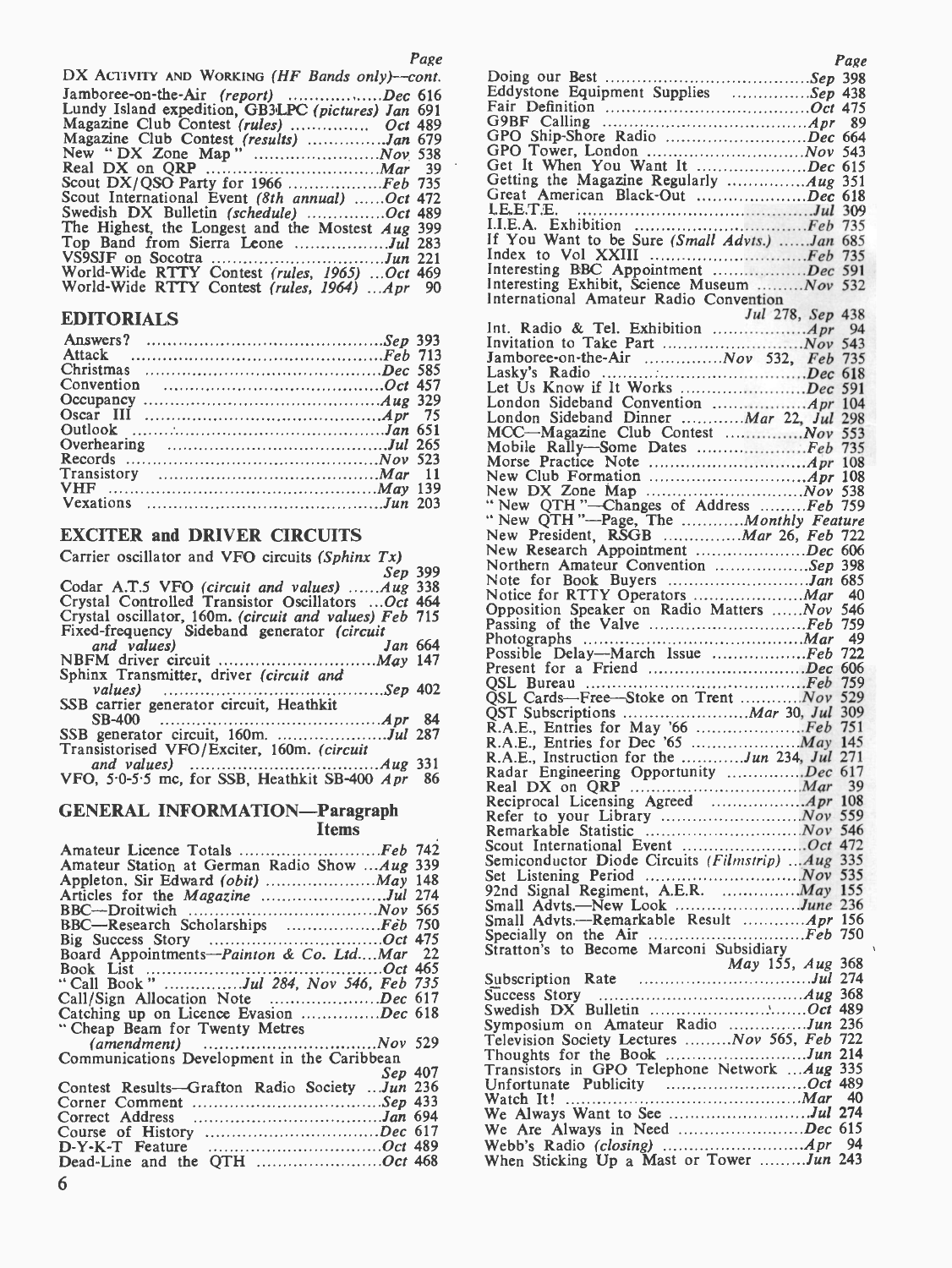### KEYING and CONTROL CIRCUITS

| Automatic frequency control unit (RTTY)Oct 471   | Mobi  |   |
|--------------------------------------------------|-------|---|
| Car headlight dip-switch for $C/O$ ( $D-Y-K-T$ ) | Narro |   |
| Nov 532                                          | New   |   |
| Control Circuit for Quick Change-OverFeb 743     | Noise |   |
| Delta control unit, Sphinx $Tx$ Sep 401          | Nove  |   |
| Electronic Dots and Manual DashesJun 241         |       |   |
| Key-Controlled Change OverJun 218                | OBITI |   |
| Relay-less Regulator for Car AlternatorsJun 210  |       | n |
| Tone Control Unit (speech compression)Jun 216    |       |   |
|                                                  |       |   |

### LICENSING and The R.A.E.

| Amateur Licences in IssueFeb 742                      | H            |
|-------------------------------------------------------|--------------|
| Amateur Licence Totals <i>Mar</i> 26                  | w            |
| Entries for May R.A.E. (note)Feb 751                  | $\mathbf{A}$ |
|                                                       | Si           |
| Instruction for the R.A.E. (course details) $Aug$ 375 | Jс           |
| Licence Conditions and Their EnforcementJan 686       | Oscar        |
| More Courses for the R.A.E. <i>(details)Sep</i> 438   |              |
|                                                       | OTHER        |
|                                                       | Е.           |
|                                                       | G            |
|                                                       | G            |
|                                                       | ົ            |

### MEASUREMENTS and TEST EQUIPMENT

| _______<br>----- - ---- -                                                                                            | UJ.         |
|----------------------------------------------------------------------------------------------------------------------|-------------|
| Absorption Wavemeter for VHFFeb 725                                                                                  | G3:         |
| BC-221 as Audio Signal GeneratorOct 458                                                                              | G3′         |
| Circuit for aligning LF Filters (SSB) $Feb$ 741                                                                      | G8          |
|                                                                                                                      | 6Y:         |
| Crystal calibrator, 100 kcJan 673                                                                                    | Passing     |
| Dual Speed Governor for Teleprinter Machines                                                                         | Power       |
| Dec 605                                                                                                              | n           |
| Field strength measuring device (D-Y-K-T) Nov 531                                                                    | Printed     |
| Generator for Accurate Noise Measurement                                                                             | Relay-le    |
| Mar<br>- 12                                                                                                          | <b>RTTY</b> |
| Measuring velocity constant (D-Y-K-T)Aug 342                                                                         |             |
| Microammeter for remote current indication                                                                           | Second      |
|                                                                                                                      | Series-C    |
| Modulated Calibration Oscillator Apr 105                                                                             | Shunt:      |
|                                                                                                                      | Some E      |
| Modulated Frequency Marker Unit                                                                                      |             |
|                                                                                                                      |             |
| Panoramic Monitor-Alarm UnitDec 586                                                                                  | SWL, 1      |
| Power Measurement on Amateur SSB Trans-                                                                              | "The $A$    |
|                                                                                                                      | The En      |
|                                                                                                                      | YL's F      |
| 88                                                                                                                   | Your B      |
| S-Meter Modification for the HROSep 408                                                                              |             |
| Visual Indicator for the GDOJun 224                                                                                  | <b>MOBI</b> |
|                                                                                                                      | Adjusti     |
| <b>MISCELLANEOUS-Articles, Items and Features</b>                                                                    | Codar .     |
| A.2219 PSU ModificationOct 488                                                                                       | Coiled-     |
| "Advice to A Beginner" (winning letter)Nov 530                                                                       | DX M        |
| Cambridge Radio TelescopeSep 394                                                                                     | Fence a     |
|                                                                                                                      | Fence a     |
|                                                                                                                      | GW3TS       |
| Curing TV Receiver Interference on Top Band                                                                          | Light-w     |
| Nov 529                                                                                                              | Memor       |
| Do We Suffer from Our ImageApr 97, Jul 271                                                                           |             |
| Effective Utilisation of Space, TheSep 414                                                                           | Microa      |
|                                                                                                                      | ſ           |
|                                                                                                                      | Microp      |
| Intruders in the Amateur BandsOct 473                                                                                | Miniatu     |
|                                                                                                                      | Mobile      |
| Jamboree-on-the-Air, 1965 (report)Dec 616<br>$\ddot{\phantom{0}}$<br>Licence Conditions and Their EnforcementJan 686 | Mobile      |
|                                                                                                                      | Mobile      |
| Memorandum, Ministry of Transport, /M                                                                                | Mobile      |
|                                                                                                                      |             |
|                                                                                                                      |             |

| Page |
|------|
|      |

| Miscellany Mar 41, Jun 215, Jul 277, Sep 417, Oct 480<br>Dec 607, Feb 733<br>Mobile Microphone MountOct 465 |
|-------------------------------------------------------------------------------------------------------------|
|                                                                                                             |
| Narrow-Band Frequency Modulation May 146                                                                    |
|                                                                                                             |
| Noise-Limiter for the CR-100Jun 207                                                                         |
| Novel Q-Multiplier and Detector CircuitApr 79                                                               |
| OBITUARY NOTICES:                                                                                           |
|                                                                                                             |
| Tom Franklin, G2ARNJan 686                                                                                  |
| Kenneth Jay, M.B.E. G2HJSep 398                                                                             |
| Jack Dobson, G3HTVFeb 735                                                                                   |
| James Nuttall, G3PYTJan 686                                                                                 |
| Arthur Roberts G4OF <i>Mar</i> 42                                                                           |
| Harold James, G5JMDec 617                                                                                   |
| William Jennings, O.B.E., G6AWDec 617                                                                       |
| Alan T. Lee, ex-LYXSep 398                                                                                  |
|                                                                                                             |
| Joan Jones, MrsSep 398                                                                                      |
|                                                                                                             |
| OTHER MAN'S STATION, THE:                                                                                   |
|                                                                                                             |
| G2ANB, Hockley, Essex Oct 495                                                                               |
| 49                                                                                                          |
| G3MWV, CromerFeb 753                                                                                        |
|                                                                                                             |
|                                                                                                             |
|                                                                                                             |
|                                                                                                             |
|                                                                                                             |
|                                                                                                             |
|                                                                                                             |
| Power Measurement on Amateur SSB Trans-                                                                     |
|                                                                                                             |
| Printed Circuits for Amateur Equipment <i>Apr</i> 80                                                        |
|                                                                                                             |
| Relay-less Regulator for Car Alternators Jun 210<br>RTTY Topics Apr 90, Jun 212, Aug 345, Oct 469           |
| <i>Dec</i> 601                                                                                              |
| Second London SSB Dinner (report)Jul 208                                                                    |
|                                                                                                             |
| Shunt Stabiliser (using semiconductors)Nov 545                                                              |
| Some Equipments built from Magazine designs                                                                 |
| <b>Nov</b> 527                                                                                              |
|                                                                                                             |
| "The Amateur is Helpful"Oct 489                                                                             |
|                                                                                                             |
| YL's First Encounter, AFeb 734                                                                              |
| Your BC-221 as an Audio Signal Generator Oct 458                                                            |
|                                                                                                             |

#### MOBILE and PORTABLE

| Adjusting /M aerial resonance $(D-Y-K-T)Now 531$       |  |
|--------------------------------------------------------|--|
|                                                        |  |
|                                                        |  |
| Coiled-spring mic. leads $(D-Y-K-T)$ Jun 248           |  |
| DX Mobile (report G3LCZ)Feb 729                        |  |
|                                                        |  |
| Fence aerials for $/P$ working $(D-Y-K-T)$ $Aug 342$   |  |
| GW3TSM—mobile (picture) Oct 477                        |  |
| Light-weight aerials for $/A$ , P/ $(D-Y-K-T)$ Aug 343 |  |
| Memorandum, Ministry of Transport, /M                  |  |
|                                                        |  |
| Microammeter for remote current reading                |  |
|                                                        |  |
| Microphone for Mobile <i>(headset)May</i> 151          |  |
| Miniature Top Band Transmitter (valve)Feb 714          |  |
| Mobile Microphone MountOct 465                         |  |
| Mobile Rally Arrangement (1965) <i>Mar</i> 43          |  |
|                                                        |  |
| Mobile Scene, The (pictures and reports) May 169       |  |
| Jun 232, Jul 299, Aug 358, Sep 425, Oct 476            |  |
|                                                        |  |

All Back Number Copies available at 3s. 6d. each, post-free. Binder 14s.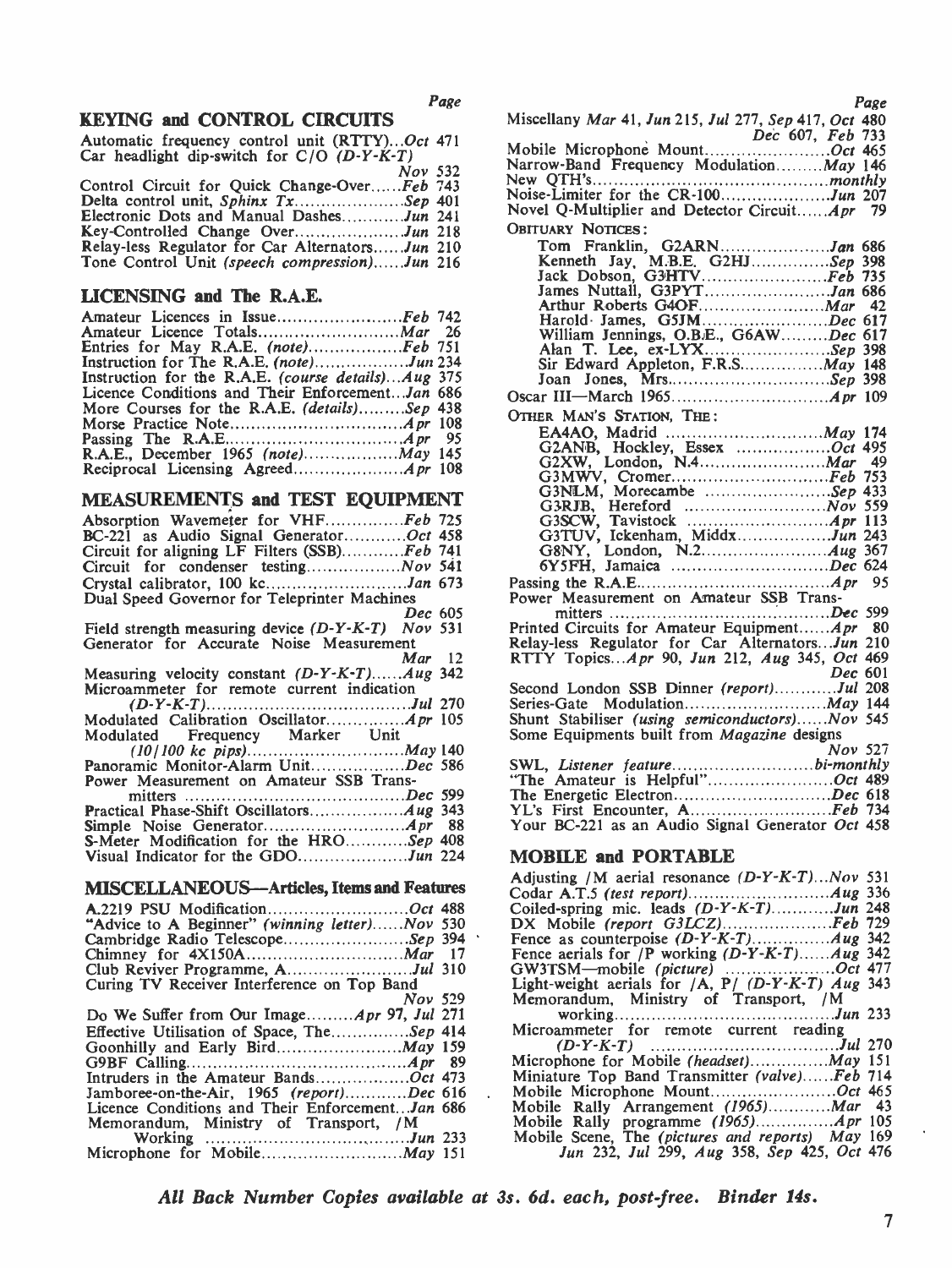MOBILE AND PORTABLE-continued

| Simplified Transistor Transmitter for the LF | Chin           |
|----------------------------------------------|----------------|
| Bands Sep 403, Oct 466                       | $_{\rm{Cont}}$ |
| Some Mobile Rally Dates (1966)Feb 735        |                |
| Transistorised Transmitter for Top Band      |                |
|                                              |                |
| Page                                         |                |

#### MODULATION and AUDIO

| Balanced modulators (for SSB)Jan 661                   |         |               |
|--------------------------------------------------------|---------|---------------|
| Discussing Single Sideband (series) Dec 594, Jan 660   |         |               |
| <b>Feb</b> 736                                         |         |               |
|                                                        |         | Crys          |
| Modulated Frequency Market Unit May 141                |         | Curii         |
|                                                        |         | Dire          |
| Narrow-Band Frequency Modulation for a                 |         |               |
|                                                        |         | Dum           |
| Power Measurement in Amateur SSB Transmitters          |         | Dum           |
|                                                        | Dec 599 | Etch          |
|                                                        |         | Fibr          |
|                                                        |         |               |
| Series-gate modulation <i>(using power transistor)</i> |         | ${\bf F}$ lex |
|                                                        | Sep 405 | Log-          |
| Simple speech-amplifier modulator (valve)Aug 338       |         | Low           |
| Speech-amplifier modulator (for modified               |         | Mini          |
|                                                        |         |               |
| Speech-amplifier modulator, 10-wattFeb 715             |         | Mot           |
|                                                        |         | Neoi          |
|                                                        |         | Nett          |
|                                                        |         | Pock          |
| Your BC-221 as an Audio Signal Generator               |         | Recc          |
|                                                        | Oct 458 |               |

#### RECEIVERS and RECEIVING TECHNIQUES

| About the HRO Receiver Nov 539, Jan 652, Feb 719                             | SB-34          |
|------------------------------------------------------------------------------|----------------|
|                                                                              | <b>SB-400</b>  |
| Absorption Wavemeter for VHF Feb 725<br>Bandspreading the Canadian 52Feb 717 | Silicor        |
| BFO injection from second Rx $(D-Y-K-T)$ Mar 17                              | Small          |
| Communication Rx from <i>Magazine</i> circuits <i>Nov</i> 528                | Sniffer        |
| Converter for Four Metres (transistor)Mar 18                                 | $\overline{L}$ |
| Curing TV receiver interference Nov 529                                      | Solder         |
| Improving the Eddystone S.640 ReceiverJan 672                                | Spark-         |
| Modifications for the AR77Jun 206                                            | Typica         |
|                                                                              | Use o          |
| Modulated Frequency Marker Unit May 140                                      | <b>Using</b>   |
| More Bandspread for the HE-30Jun 217                                         | Veloci         |
| Noise-Limiter for the CR-100 Jun 207                                         | $\iota$        |
| Novel Q-Multiplier and Detector CircuitApr 79                                | Vibrat         |
| Panoramic Monitor-Alarm Unit Dec 586                                         | Vinega         |
| Practical Applications of Semiconductors                                     | Visual         |
| Part IX, IF Amplifiers May 149                                               |                |
| Part X, IF Amplifiers (RTTY) Jun 208                                         | TRAN           |
| Receiver Unit for AM/CW/SSB using Semi-                                      |                |
|                                                                              |                |
| Conductors Mar 27<br>Redifon R.408 Receiver (picture and notes) Nov 543      | Block          |
| Servicing the AR88 Oct 461, Nov 524                                          |                |
| 88                                                                           | Chimn          |
| S-Meter Circuit for a Transistor Receiver Feb 751                            | Circuit        |
|                                                                              | Codar          |
| S-Meter Modification for the HRO Receiver Sep 408                            | Dumm           |
| Some Notes on Receiver Design <i>Mar</i> 40                                  | Discus         |
| "SWL "-Listener Feature bi-monthly                                           |                |
| Transistor Converter for 70 Centimetres  Apr 76                              | Driver         |
| Transistor Converter for Two Metres Jun 204                                  | <b>Heathl</b>  |
| Transistor Converter for 40 Metres Jun 220                                   | $HF-Ba$        |
| Tunable IF Amplifier (for multi-band VHF                                     |                |
| tuner)<br>$Feb$ 723                                                          | Miniat         |
|                                                                              | Modif          |

|                                           | Pow |
|-------------------------------------------|-----|
| Basic circuit of the National HRO Jan 658 |     |
| 8                                         |     |

| Brush transfilters, circuits and data  May 149                                                                                                                                                                                                                                                                                           |    |
|------------------------------------------------------------------------------------------------------------------------------------------------------------------------------------------------------------------------------------------------------------------------------------------------------------------------------------------|----|
|                                                                                                                                                                                                                                                                                                                                          |    |
|                                                                                                                                                                                                                                                                                                                                          |    |
| COIL DATA:                                                                                                                                                                                                                                                                                                                               |    |
|                                                                                                                                                                                                                                                                                                                                          | 22 |
|                                                                                                                                                                                                                                                                                                                                          |    |
|                                                                                                                                                                                                                                                                                                                                          |    |
| Converter for four metres <i>Mar</i> 19                                                                                                                                                                                                                                                                                                  |    |
| Converter for two metresJun 205                                                                                                                                                                                                                                                                                                          |    |
| Converter for 70 centimetres  Apr 77                                                                                                                                                                                                                                                                                                     |    |
| IF amplifier for VHF tuner Feb 724                                                                                                                                                                                                                                                                                                       |    |
|                                                                                                                                                                                                                                                                                                                                          |    |
|                                                                                                                                                                                                                                                                                                                                          |    |
|                                                                                                                                                                                                                                                                                                                                          |    |
|                                                                                                                                                                                                                                                                                                                                          |    |
| Vanguard, 10-15-20m., tapped  May 157                                                                                                                                                                                                                                                                                                    |    |
|                                                                                                                                                                                                                                                                                                                                          |    |
|                                                                                                                                                                                                                                                                                                                                          |    |
|                                                                                                                                                                                                                                                                                                                                          |    |
|                                                                                                                                                                                                                                                                                                                                          |    |
|                                                                                                                                                                                                                                                                                                                                          |    |
| Dummy load for Tx adjustment (D-Y-K-T) Jul 270                                                                                                                                                                                                                                                                                           |    |
|                                                                                                                                                                                                                                                                                                                                          |    |
| Dummy spectacles for /M mic. mount  May 151                                                                                                                                                                                                                                                                                              |    |
|                                                                                                                                                                                                                                                                                                                                          | 80 |
| Fibre-glass mouldings (D-Y-K-T) Mar 143                                                                                                                                                                                                                                                                                                  |    |
|                                                                                                                                                                                                                                                                                                                                          |    |
| Flexible screening device (D-Y-K-T)Jul 271                                                                                                                                                                                                                                                                                               |    |
|                                                                                                                                                                                                                                                                                                                                          |    |
|                                                                                                                                                                                                                                                                                                                                          |    |
| Ministry of Transport Memorandum, /M                                                                                                                                                                                                                                                                                                     |    |
|                                                                                                                                                                                                                                                                                                                                          |    |
| working $\cdots$ $\cdots$ $\cdots$ $\cdots$ $\cdots$ $\cdots$ $\cdots$ $\cdots$ $\cdots$ $\cdots$ $\cdots$ $\cdots$ $\cdots$ $\cdots$ $\cdots$ $\cdots$ $\cdots$ $\cdots$ $\cdots$ $\cdots$ $\cdots$ $\cdots$ $\cdots$ $\cdots$ $\cdots$ $\cdots$ $\cdots$ $\cdots$ $\cdots$ $\cdots$ $\cdots$ $\cdots$ $\cdots$ $\cdots$ $\cdots$ $\cd$ |    |
| Motor speed control for Teleprinter motors Jan 665                                                                                                                                                                                                                                                                                       |    |
| Neon fault location panel (D-Y-K-T)Aug 342                                                                                                                                                                                                                                                                                               |    |
|                                                                                                                                                                                                                                                                                                                                          |    |
|                                                                                                                                                                                                                                                                                                                                          |    |
|                                                                                                                                                                                                                                                                                                                                          |    |
| Nett Licence gains, 1965<br>Pocket VHF Receiver (picture)<br>Recording commercial Morse for practice                                                                                                                                                                                                                                     |    |
| $(D-Y-K-T)$                                                                                                                                                                                                                                                                                                                              | 16 |
| Refitting meter glasses (D-Y-K-T)  Mar                                                                                                                                                                                                                                                                                                   | 16 |
| RF choke using IF windings (D-Y-K-T)Nov 532                                                                                                                                                                                                                                                                                              |    |
|                                                                                                                                                                                                                                                                                                                                          |    |
|                                                                                                                                                                                                                                                                                                                                          |    |
| SB-400, SSB Tx (block diagram) $\ldots$ Apr                                                                                                                                                                                                                                                                                              | 82 |
| Silicon diode safety circuit (D-Y-K-T)Mar                                                                                                                                                                                                                                                                                                | 16 |
|                                                                                                                                                                                                                                                                                                                                          |    |
| Small capacities by twisted wire $(D-Y-K-T)$ . Jun 249                                                                                                                                                                                                                                                                                   |    |
| Sniffer for monitoring and noise detection                                                                                                                                                                                                                                                                                               |    |
| $(D-Y-K-T)$                                                                                                                                                                                                                                                                                                                              |    |
| Soldering iron protection (D-Y-K-T)Aug 342                                                                                                                                                                                                                                                                                               |    |
|                                                                                                                                                                                                                                                                                                                                          |    |
| Spark-plug for AF overload (D-Y-K-T)Aug 342                                                                                                                                                                                                                                                                                              |    |
| Typical configurations for SSB Tx layouts Feb 737                                                                                                                                                                                                                                                                                        |    |
| Use of multi-band VHF tuners Feb 723                                                                                                                                                                                                                                                                                                     |    |
| Using <i>Dexion</i> strip for mast constructionJul 272                                                                                                                                                                                                                                                                                   |    |
|                                                                                                                                                                                                                                                                                                                                          |    |
| Velocity constant determination, RF cable                                                                                                                                                                                                                                                                                                |    |
|                                                                                                                                                                                                                                                                                                                                          |    |
|                                                                                                                                                                                                                                                                                                                                          |    |
|                                                                                                                                                                                                                                                                                                                                          |    |
|                                                                                                                                                                                                                                                                                                                                          |    |
|                                                                                                                                                                                                                                                                                                                                          |    |

### TRANSMITTING EQUIPMENT-HF

### Bands

REFERENCES and USEFUL DATA Narrow-Band Frequency Modulation (VHF) Block layout modified "Vanguard," with PSU Chimney for 4X150A (construction) ........Mar 17 Circuit complete Codar A.T.5 (test report) Aug 338<br>Codar A.T.5 (test report) Augustment (D-Y-K-T) Jul 270<br>Discussing Single Sideband (series) Dec 594, Jan. 660, Feb. 736<br>Driver/PA circuit, 160m., transistorised ...Aug 331<br>Heathkit SB-400 SSB Tx (test report) ........Apr 82<br>HF-Band Transmitter, "G3RKK" (final notes)<br>Miniature Top Band Transmitter ................ National NC-2000 and NCX-5 (picture with notes) Oct 487 Power measurement by direct reading  $(D-Y-K-T)$ May 143

# $Page$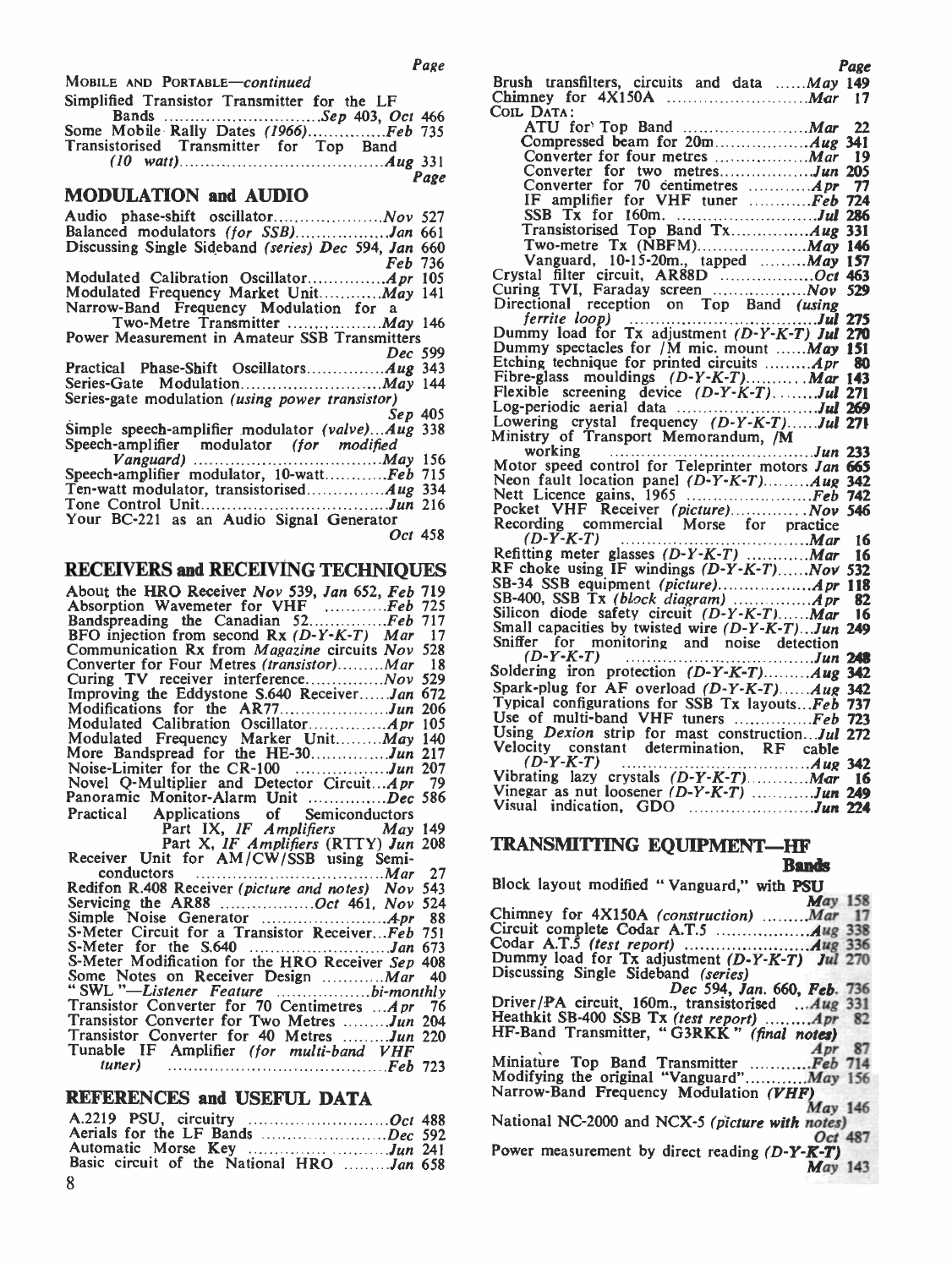| TRANSMITTING EQUIPMENT-HF Bands-continued                  | Cony            |
|------------------------------------------------------------|-----------------|
| SB-34 Transistorised Transceiver (picture and              | Gen6            |
|                                                            | Groc            |
|                                                            | Hom             |
| Simplified Transistor Transmitter for LF Bands             | - 1             |
| Sep 403, Oct 466                                           | Mete            |
| Single-Sideband Transmitter for 160 Metres Jul 285         |                 |
| Sphinx Transmitter, SSB (circuitry and notes) Sep 399      | Moo             |
| Transistorised Transmitter for Top Band  Aug 330           | Moo             |
|                                                            | Narr            |
| VFO/Exciter, 160m., transistorised $\ldots \ldots$ Aug 331 | Osca            |
|                                                            | Othe            |
|                                                            | P <sub>3D</sub> |

# VHF/UHF-Equipment and Operating

| Absorption Wavemeter for VHF Feb 725                 | Tuna       |
|------------------------------------------------------|------------|
| Achievement Tables, VHF Bands-see "VHF               | Twer       |
|                                                      | Two-       |
| Big tropospheric opening, Sept.-Oct 1965             | Velo       |
| Nov 555, Dec 619                                     |            |
| Cambridge Radio Telescope Sep 394                    | $\cdot$ VH |
| Converter for Four Metres <i>(transistor) Mar</i> 18 | <b>VHF</b> |
|                                                      |            |

|  |  | Converter for Four Metres <i>(transistor) Mar</i>    |  | V FI F |
|--|--|------------------------------------------------------|--|--------|
|  |  | Converter for Two Metres <i>(transistor) Jun</i> 205 |  |        |

| Page   | Page                                                  |  |
|--------|-------------------------------------------------------|--|
| .ed    | Converter for 70 Centimetres (transistor) Apr<br>- 76 |  |
|        | Generator for Accurate Noise Measurement Mar 12       |  |
| $-118$ |                                                       |  |
| 144    | Home-built 15-ft. Dish, GM3FYB (picture and           |  |
| ds     |                                                       |  |
| 466    | Meteor-Scatter DX results (see "VHF Bands")           |  |
| $285$  | May 172, Jun 237, Sep 428, Dec 619                    |  |
| 399    |                                                       |  |
| 330    | Moon Reflection (E-M-E) results, G3LTF Nov 555        |  |
| 791    | Narrow-Band FM for Two-Metre Tx May 146               |  |

| Narrow-Band FM for Two-Metre Tx May 146                           |  |
|-------------------------------------------------------------------|--|
| Oscar III—March 1965, results <i>Apr</i> 109, 110                 |  |
| Other Man's Station, EA4AO (VHF) May 175                          |  |
| Panoramic Monitor-Alarm Unit (for VHF)Dec 586                     |  |
| Series-Gate Modulation (on VHF Tx) May 144                        |  |
|                                                                   |  |
| Sporadic-E opening and results $\dots \dots \dots \dots A$ ug 363 |  |
| Tunable IF Amplifier (for VHF tuner) Feb 723                      |  |
| Twenty-Element Crossed-Yagi Array <i>Apr</i> 107                  |  |
| Two-way amateur TV (results) Sep 430                              |  |
| Velocity constant, RF cable, measurement                          |  |
|                                                                   |  |
|                                                                   |  |
| VHF construction, using printed circuit boards                    |  |
|                                                                   |  |
|                                                                   |  |

See over for Subscription Form.